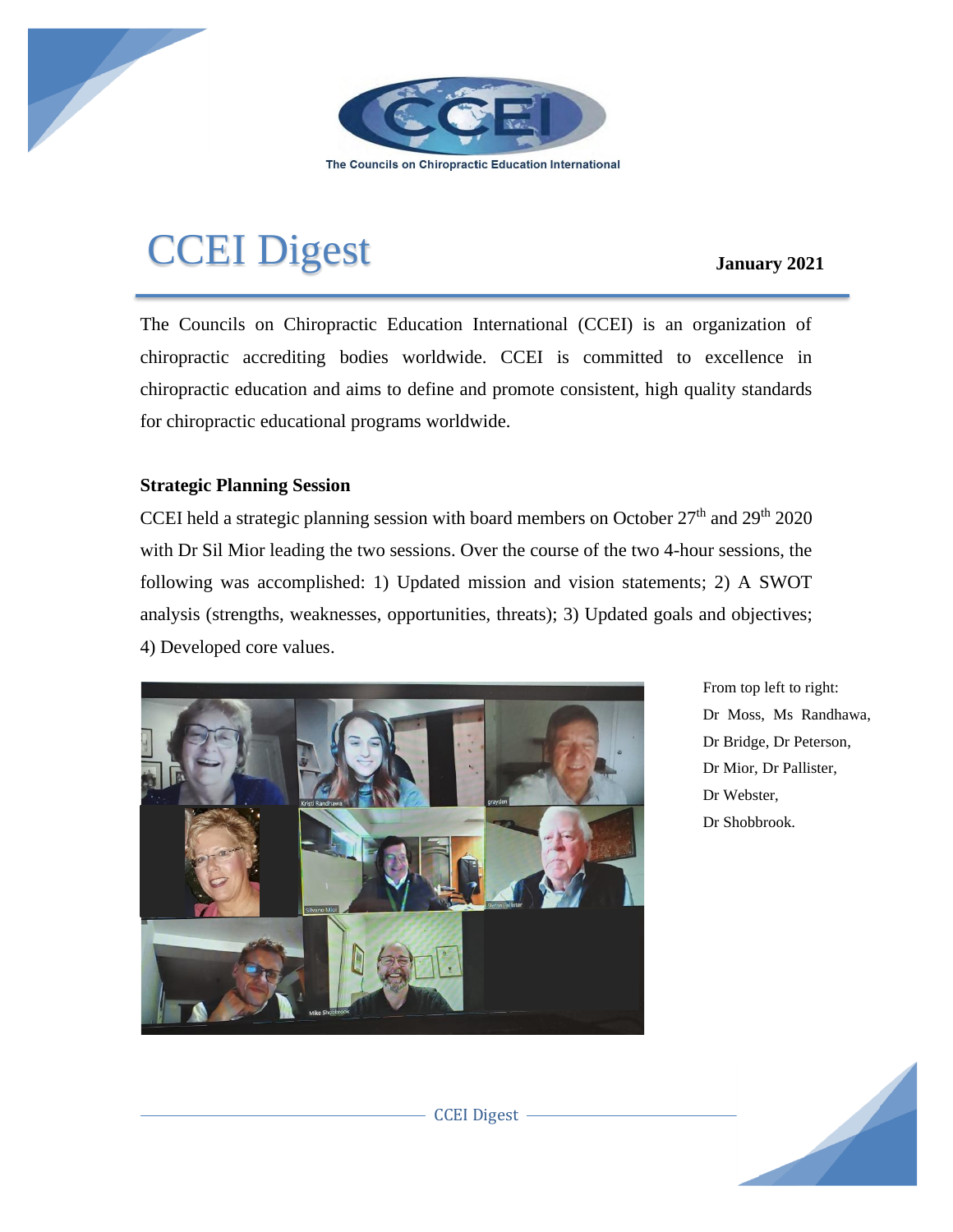

The Councils on Chiropractic Education International

Next steps involve finalizing the associated strategic plan document by reviewing the goals and objectives and developing a path forward to address and accomplish these. Once completed, the document will be sent out to CCEI members and posted on the website.

## **Annual Meeting**

CCEI held its first virtual Annual General Meeting December  $16<sup>th</sup>$  2020 due to the current public health recommendations and restrictions in place due to COVID-19. Members from the Council on Chiropractic Education Latin America (CCE-LA), the Council on Chiropractic Education-USA (CCE-USA), and the World Congress of Chiropractic Students (WCCS) joined as observers and provided updates from their respective organizations.

Dr Sira Borges, Dr Daniel Facchini, Dr Joseph Busch, and Dr Ana Paula Facchinato joined from CCE-LA. CCE-LA is now incorporated and are preparing their bylaws. They are looking for professional support as the next step.

Dr Craig Little and Dr Jean-Nicolas Poirier joined from CCE-USA. They provided an update and how COVID-19 has impacted their activities over the previous year. CCE-USA supported chiropractic programs as they tried to adapt to challenges presented by the pandemic. CCE-USA was able to accredit eight programs virtually in 2020. They are currently going through a standards revision process, which includes a member from Canada. CCE-USA will be meeting with CCEI in Arizona February 2021.

Dr Jordanne Buote, President of the World Congress of Chiropractic Students (WCCS), Ms Sarah Hampton, and Ms Kesego Chika of WCCS provided an update on the activities of the WCCS. They noted that one of their most common discussions is about how students